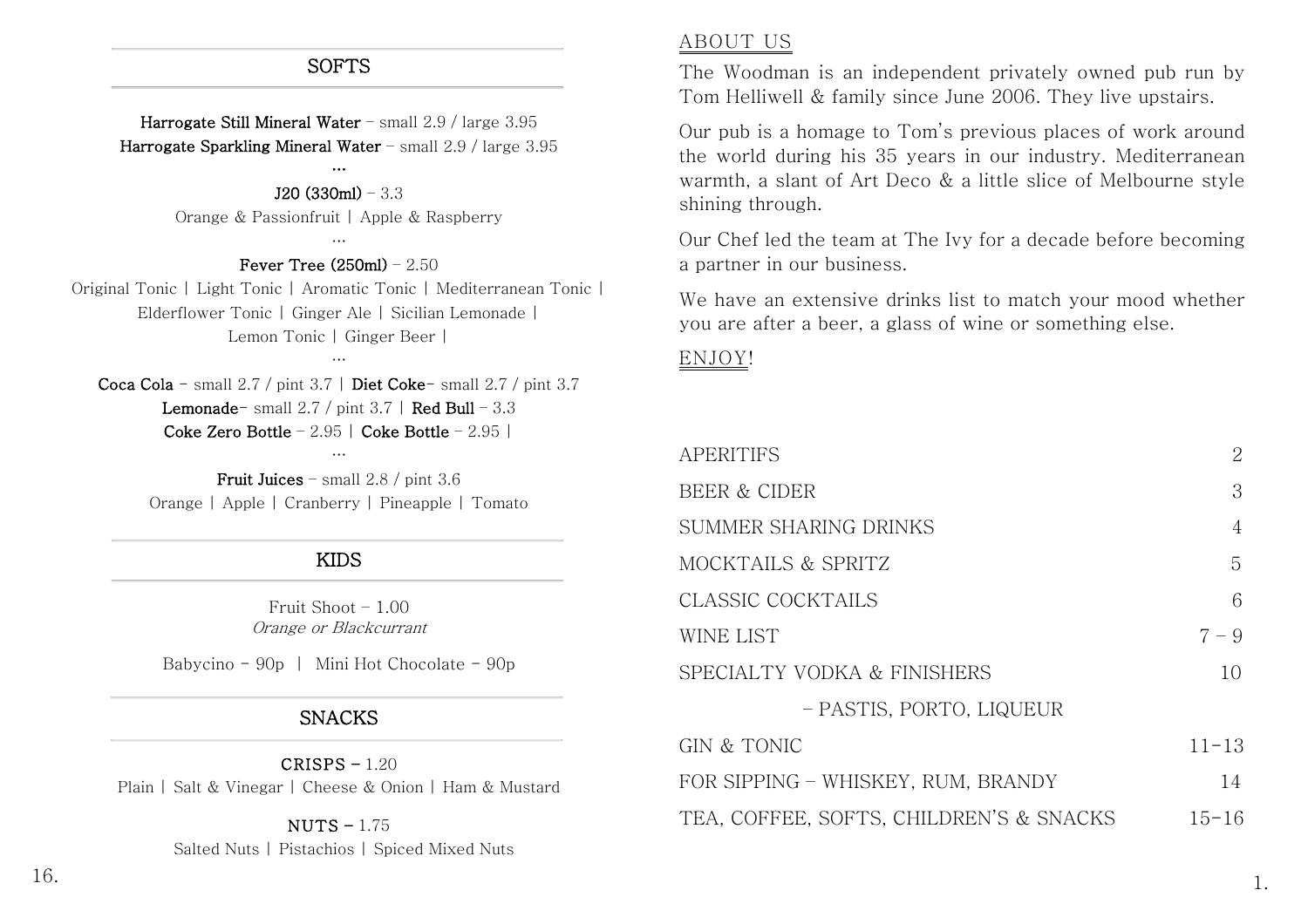## APERITIFS

Mixed Olives – 3.95

…

Prosecco –  $6.00$  [glass] or  $31.00$  [bottle]

Delicately fruity, slightly aromatic bouquet. Well balanced & light body. …

 $Huge - 10.00$ 

Gin, Elderflower Liqueur, Lime, Cucumber, Mint and Prosecco.

…

Barbadillo Pale Dry Fino Sherry [100ml] – 6.50 Full Bodied & Perfect Balance. Hints of Nuts & Olives.

…

Bloody Mary  $-6.00$  // Double Mary  $-9.00$ 25 ml or 50ml Vodka, Tomato Juice, Worcester Sauce, Horseradish, Lemon Wheel, Celery Stick. Variations on the classic - Red Snapper with Gin - Bloody Maria with Tequila

…

Aperol Spritz – 9.00 Aperol, Club Soda, Prosecco, Orange.

…

Negroni – 10.00

Gin, Campari, Sweet Vermouth.

…

## **TEA**

English Breakfast | Earl Grey Green | Peppermint | Lemon & Ginger Super Fruit | Fresh Mint

| Served In A Teapot 2.6 |

## **COFFEE**

- Espresso 2.4 / 2.8 Flat White 3.0
- Macchiato 2.6 Americano 2.8 / 3.5
- Latte 3.0 | Mocha 3.0 Cappuccino 3.0 / 3.6

### HOT CHOCOLATE 2.95

Add Marshmallows +50p // Add Whipped Cream +50p

ICED COFFEE 3.0

### Black // White // Latte

### HOT ALCOHOLIC DRINKS

Hot Toddy - 5.95 Whiskey, Honey, Cloves, Lemon, Hot Water

Irish Coffee  $-6.50$ Irish Whiskey, Coffee, Cream, Sugar

Spiced Rum Hot Chocolate - 6.50 Sailor Jerrys & Hot Chocolate

## CHOOSE YOUR MILK

SEMI SKIMMED | ALMOND | SOYA | OAT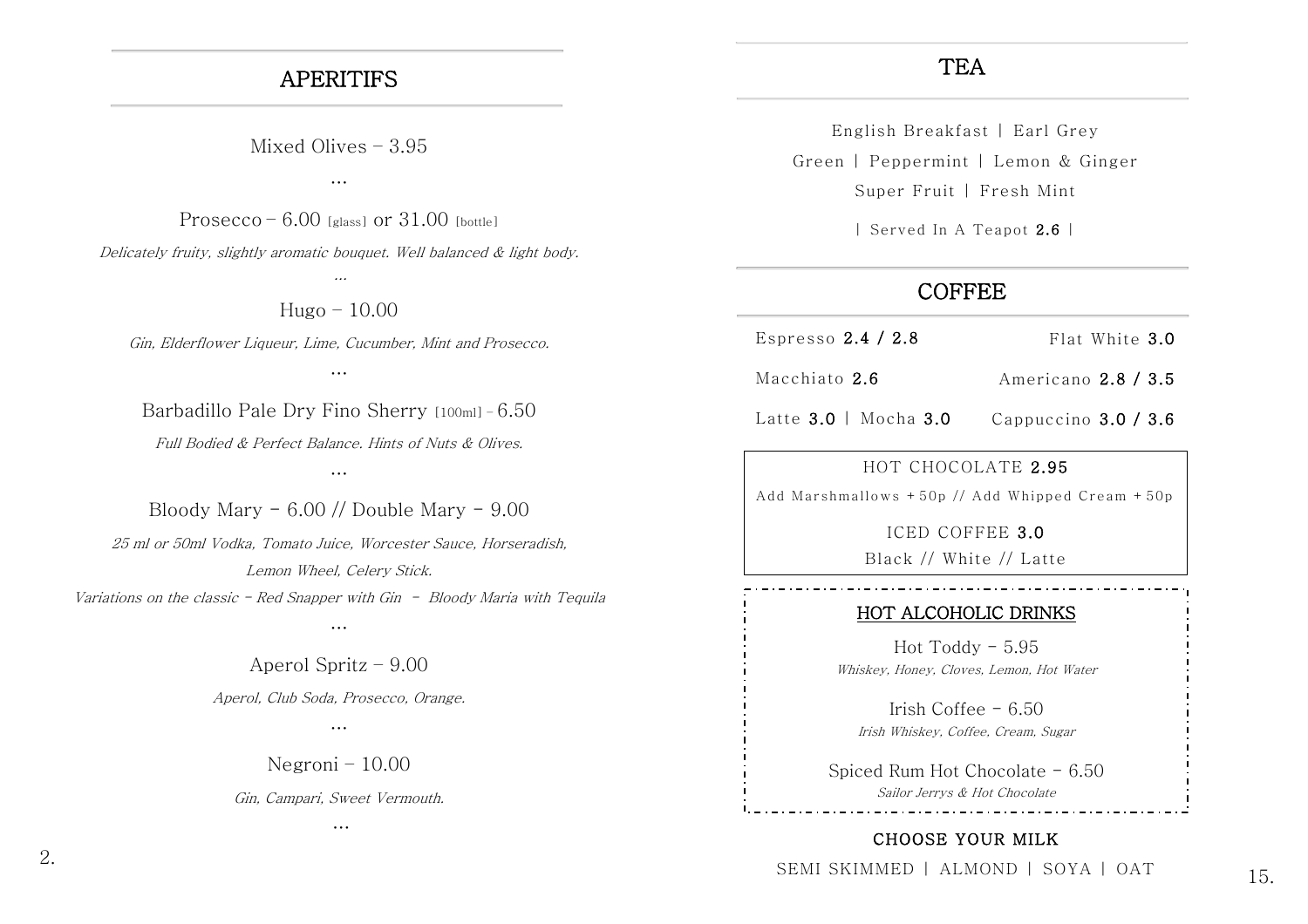# FOR SIPPING WHISKEY

### SCOTCH //

BELLS,  $blend - 4.2$ PEAT MONSTER, blend – 5.6 JOHNNIE WALKER BLACK, 12 Year, blend - 4.6 GLENFIDDICH, 12 Year, Speyside  $-4.9$ LAPHROAIG, 10 Year, Islay – 5.3 TALISKER, 10 Year, Islay – 5.6 OBAN, 14 Year, Highlands – 6.2 LAGAVULIN, 16 Year, Islay  $-6.6$ GLENMORANGIE, 10 Year, Highlands – 4.8 GLENKINCHIE, 10 Year, Lowlands – 5.2

> IRISH | JAMESON – 4.20 ENGLISH | SACRED PEATED, S.Malt - 6.00 WELSH | PENDERYN,  $S. \textit{Malt}$  – 6.40 CANADIAN | CANADIAN CLUB, blend – 4.20 **JAPANESE | NIKKA FROM THE BARREL – 6.80**

> > AMERICAN // JACK DANIELS SOUR MASH – 4.40 RITTENHOUSE RYE – 4.90 BULLEIT BOURBON – 4.50

### RUM

Sailor Jerry – 4.2 Dead Man's Finger – 4.2 Pineapple Rum

Chairmans Reserve  $-4.2$  The Kraken Spiced Black  $-4.5$ 

Red Leg, Spiced Rum- 4.2 Pyrat Xo Reserve – 5.3

Havana Club 7 – 4.4 Diplomatico Planas Bianco – 5.4

 $14.$  Manbu, Coconut Run  $\pm$ ,  $\pm$  Diplomatic Reservation and  $\pm$ . Malibu, Coconut Rum – 4.4 Diplomatico Reserva Exclusiva – 5.9

# BEER & CIDER

In addition to our regular selection, we hold three guest ales on rotation, always by local or interesting brewers. Please ask for today's particular offering. Tasting is warmly welcomed.

STAROPRAMEN (5%) £6.1 | PRAVHA (4%) £5.25 CAMDEN HELLS (4.6%) £6.4 | PERONI (5.1%) £6.7 CAMDEN PALE ALE (4%) £6.4 ATLANTIC PALE ALE (4.5%) £6.4 BEAVERTOWN NECK OIL (4.3%) £6.6 BRIXTON LOW VOLTAGE IPA  $(4.3\%)$  £6.6 BLUE MOON (5.4%) £6.2 | GUINNESS (4.1%) £5.6 ASPALL CYDER (4.6%) £5.6 OLD MOUT BERRIES & CHERRIES (4%) £5.7 LONDON PRIDE  $(4.1\%)$  £5.3 | DOOM BAR  $(4\%)$  £5.3 TIMOTHY TAYLOR LANDLORD (4.3%) £5.5

## $-$  BY THE BOTTLE  $-$

Heineken  $(5\%)$ £5.0 Sol  $(4.2\%)$  £5.0 Daura (5.4%) £5.50 (Gluten Free) Peroni (5.1%) £5.4 (Gluten Free)

Moretti, Italy (4.6%) £5.0 Heineken Blue (0%) £4.75

 Rekorderlig Passionfruit (4%) £6.3 Bulmers Original (4.5%) £6.3 Kopparberg (4%) £6.3 (Pear & Mixed Fruit) Old Mout  $(4\%)$   $E6.3$ Strawberry & Pomegranate Erdinger Weissbier (5.3%) £6.4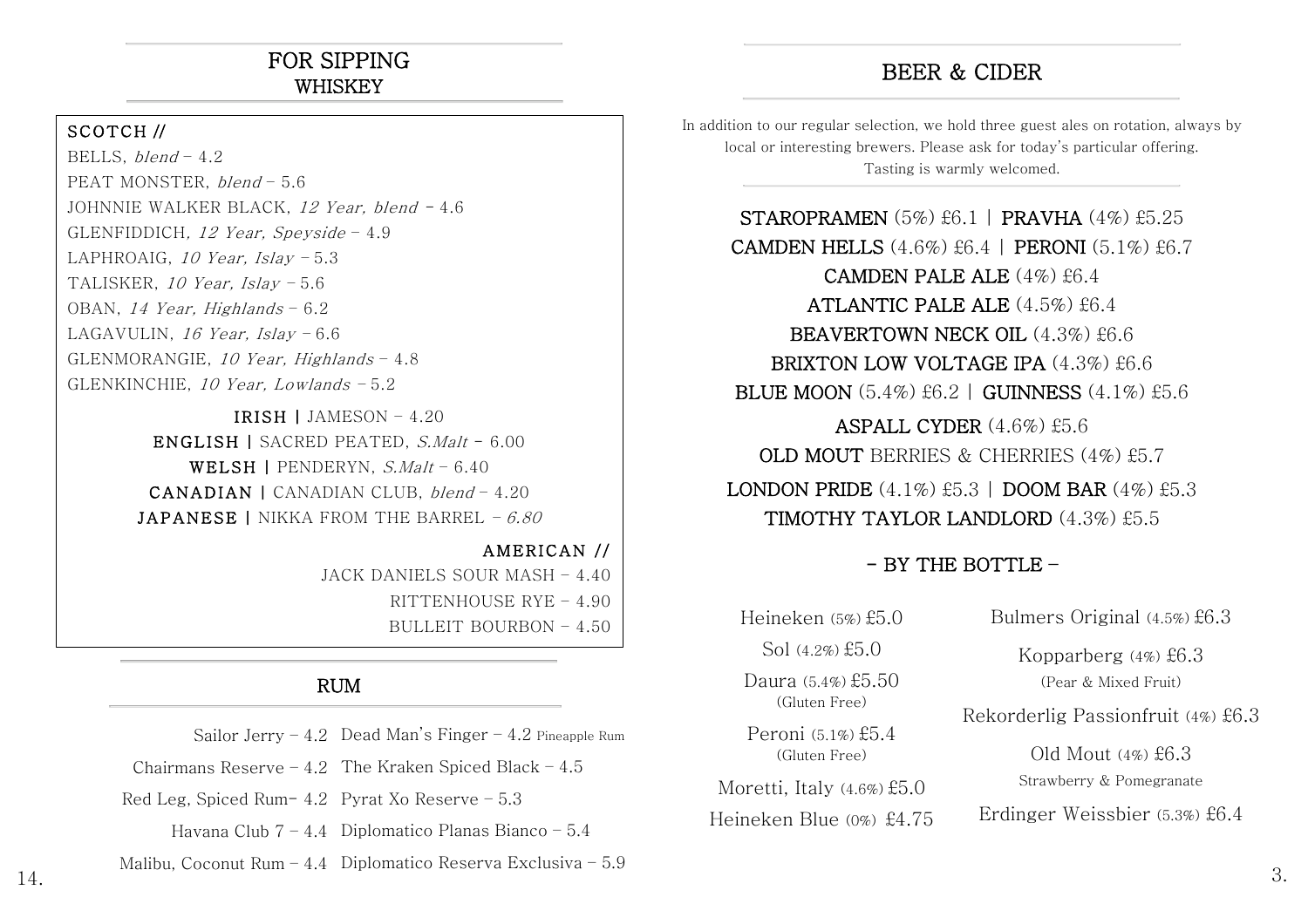# SUMMER SHARING DRINKS

The Woodman English Garden

Sacred Gin, Elderflower Liqueur, Lime, Apple Juice, Prosecco.

…

The Woodman Rum Punch

Havana Club 7 Rum, Pineapple Rum, Maraschino, Lime, Pineapple & Passionfruit, Grenadine.

…

Pimm's Royale

Pimm's, Prosecco, Lemonade, Strawberries, Orange, Lemon, Cucumber, Mint.

…

Aperol Spritz

Aperol, Soda, Prosecco, Orange Slices.

…

Rosé Sangria

Nua Rosé Prosecco, Orange Liqueur, Orange Juice, Lemonade, Soda.

…

Served in 1L Carafes - 20.00 Perfect for sharing between 2 people



FLORAL

## BALANCED CLASSICS

SACRED LONDON GIN 8.95 with lemon peel & Classic Indian Tonic

SACRED ORRIS 9.50 with cucumber & Elderflower Tonic

BEEFEATER PINK GIN 9.00 with strawberries & Classic Indian Tonic

BLOOM 9.50 with strawberries & elderflower tonic

SACRED OLD TOM 9.50 with slice of fig, sprig of rosemary & Classic Indian Tonic

SIPSMITH 9.25 with lemon peel & Classic Indian Tonic

TANQUERAY 8.95 with a wedge of lime & Classic Indian Tonic

BATHTUB 9.25 with lemon peel, rosemary & Classic Indian Tonic

BOMBAY SAPPHIRE 8.75 with a wedge of lime & Classic Indian Tonic

> GORDONS 8.75 with a wedge of lime & Classic Indian Tonic

4.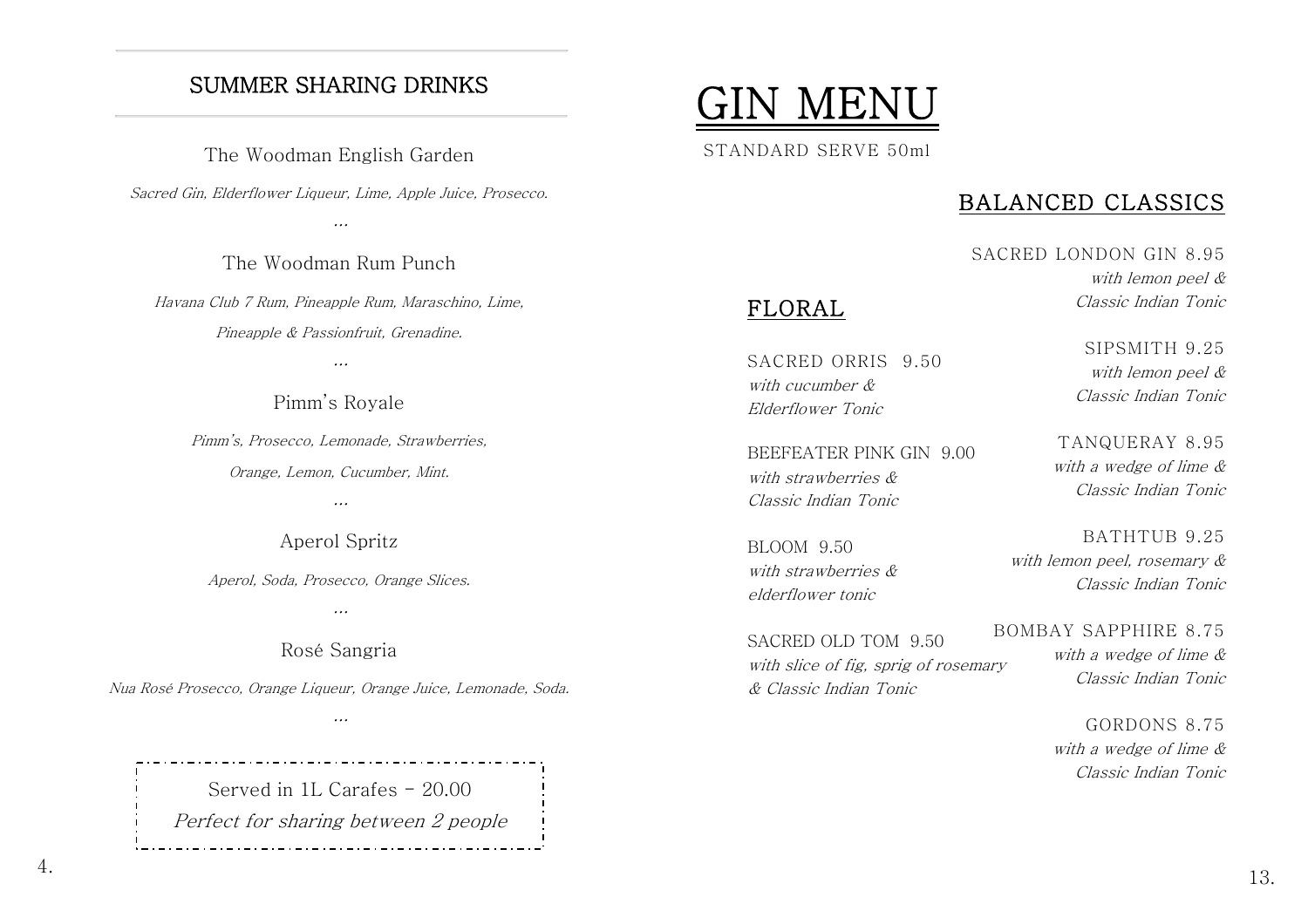

## CITRUS

BEEFEATER ORANGE 9.25 with orange wheel, thyme & Classic Indian Tonic

## OPHIR 10.50 paired with grapefruit, blackberries & Aromatic Tonic

SPICED & AROMATIC

BROCKMANS 9.50 paired with grapefruit, blueberries & Classic Indian Tonic

SACRED CARDOMOM 9.25 paired with grapefruit, lime & Classic Indian Tonic

## WARNERS RHUBARB 10.00 with orange wheel, thyme & Ginger Ale

WHITLEY NEIL 9.50 orange wheel, sprig of rosemary & Classic Indian Tonic

PLYMOUTH SLOE GIN 9.50 sprig of rosemary, slice of lemon & Lemon Tonic

# SAVOURY

THE BOTANIST 10.00 with a twist of lemon, Thyme & Mediterranean Tonic

PORTOBELLO 9.50 with pink grapefruit, rosemary & Mediterranean Tonic

MONKEY 47 11.00 with pomegranate seeds, rosemary & Classic Indian Tonic

# MOCKTAILS

Virgin Mary – 4.00 Tomato Juice, Horseradish, Tabasco, Celery Salt, Black Pepper.

…

Virgin Mojito  $-4.50$ Mint, Soda, Sugar Syrup.

…

Shirley Ginger – 4.95 Ginger Beer, Grenadine, Lime Juice & Soda.

…

Seedlip Garden & Cucumber Tonic – 7.00

…

Seedlip Spice & Ginger Ale – 7.00 …

Crodino  $[100m]$ <sup> $-4.50$ </sup> A lightly sparkling alcohol-free Italian Aperitif made with aromatic spices.

## SPRITZ

Aperol  $-9.00$ Aperol, Club Soda, Prosecco, Orange

…

Hugo – 10.00 Gin, Elderflower Liqueur, Lime, Cucumber, Mint, & Prosecco

…

12. 5.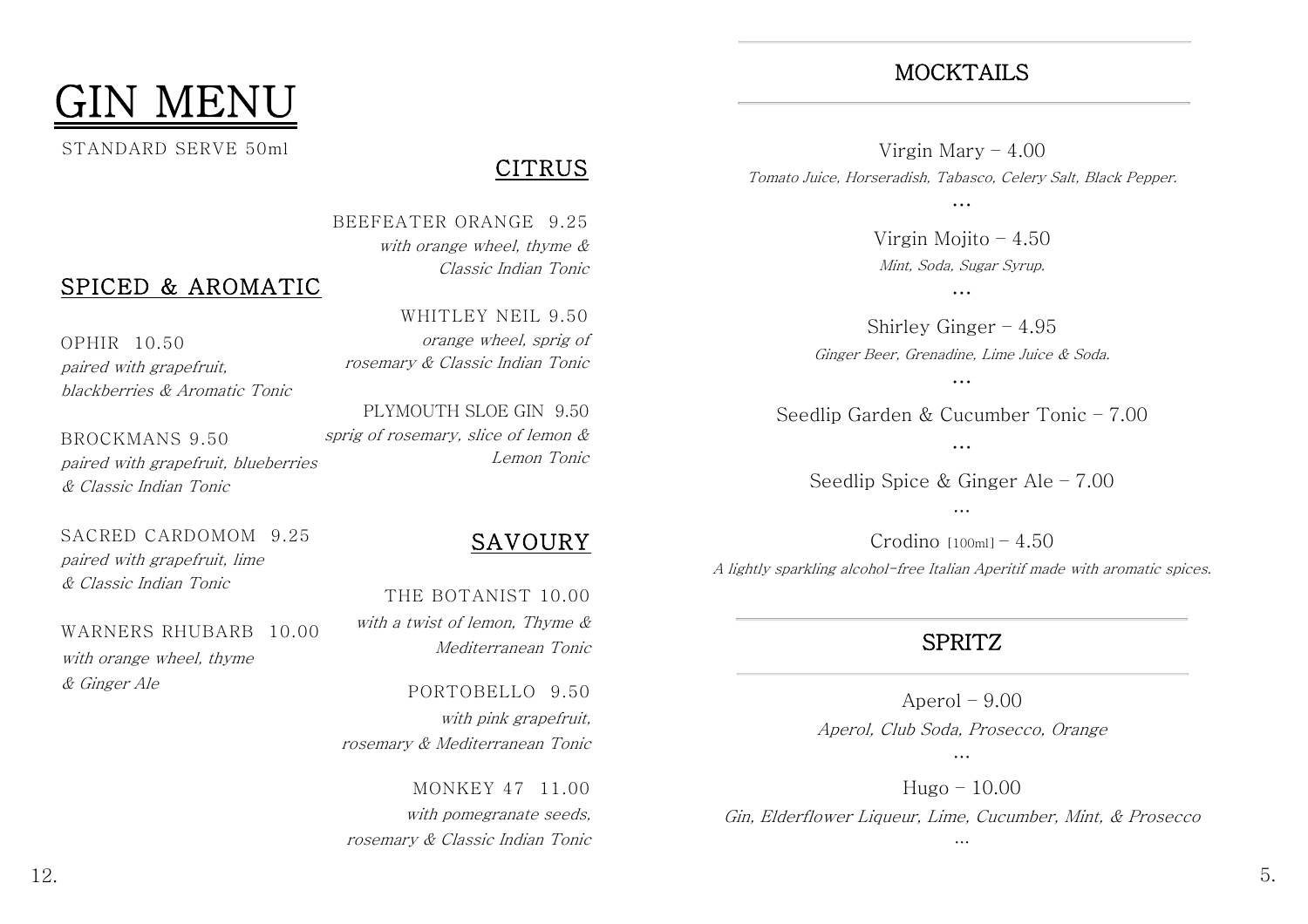# CLASSIC COCKTAILS

Espresso Martini – 10.00 Vanilla Vodka or Cardamom Gin, Kahlua, Fresh Espresso

…

Sbagliato Negroni – 10.00 Campari, Sweet Vermouth, Prosecco

…

Margarita – 10.00 Tequila Bianco, Orange Liqueur, Lime Juice, Sugar & Salt

Old Fashioned – 10.00

…

Bulleit Bourbon, Rye Whiskey, Demarera Sugar, Angostura Bitters, Orange Twist

…

Whisky Sour – 10.00

Whisky, Lemon Juice, Sugar Syrup, Foam [VE] …

Porn Star Martini – 12.50 Vanilla Vodka, Passion Fruit Liqueur, Passion Fruit Puree, 50ml of Prosecco

Mojito – 10.00

…

White Rum, Sugar Syrup, Lime Juice, Fresh Mint. …

GIN & TONIC WARM WEATHER FAVOURITES

SACRED PINK GRAPEFRUIT - 9.25

wheel of grapefruit, basil & Mediterranean tonic

…

MARTIN MILLER – 9.40

with strawberries & Elderflower Tonic

…

 $GIN MARE - 10.50$ 

with olives, sprig of rosemary & Mediterranean tonic

…

HENDRICKS – 10.00

with cucumber & cucumber tonic …

GORDONS PINK – 9.00

with strawberries & Classic Indian Tonic

…

WARNERS BOTANICAL HONEY BEE – 10.00

with sage, lemon slice & Classic Indian Tonic

…

50ml servings as standard. Our full list, containing nearly 40 Gins of all varieties, is available further in the menu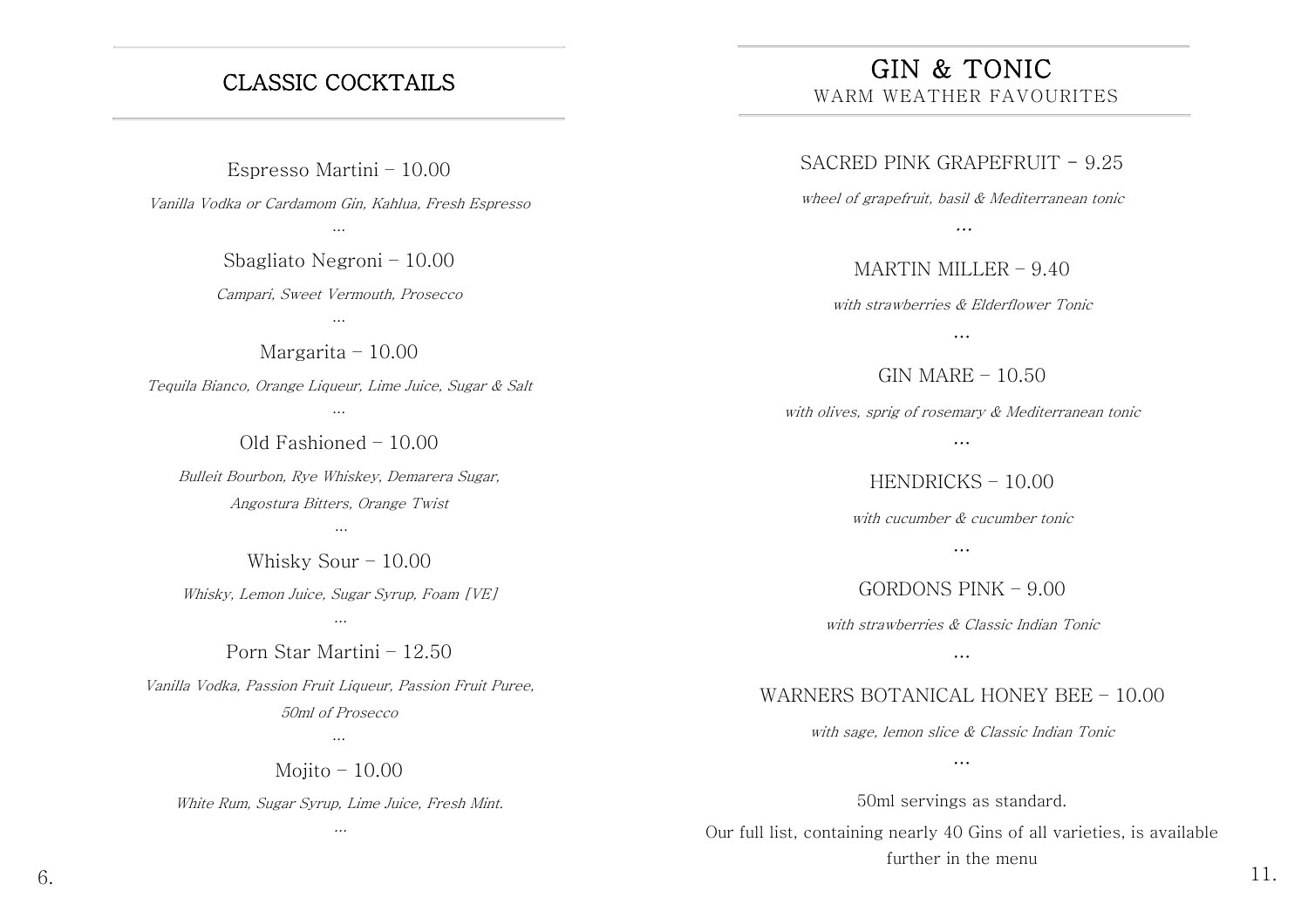## SPECIALTY VODKA

Our vodkas are chilled to  $-15$  degrees

| Sacred, <i>Highgate</i> , U.K. | 4.2 | Beluga, Russia       | 6.0 |
|--------------------------------|-----|----------------------|-----|
| Zubrowka, Poland               | 4.4 | Belvedere, Poland    | 5.2 |
| Black Cow, U.K                 | 4.5 | Grey Goose, France   | 5.2 |
| Ciroc Pineapple, France 4.8    |     | Chase Rhubarb, U.K.  | 5.7 |
| Snow Queen, France             | 4.7 | Crystal Head, Canada | 6.6 |

## FINISHERS

#### **TEQUILA**

Jose Cuervo Silver 4.4 | Jose Cuervo Gold 4.4 | Patron XO Café 5.0 MEZCAL - Monte Alban 4.50

#### PASTIS

Served in a rocks glass with ice & water on the side $PERNOD - 4.5$ 

PORTO ROZES TAWNY –  $5.95$  | ROZES RUBY –  $4.5$ 

#### **BRANDY**

MARTELL VS – 4.4 | HENNESSEY VS – 4.8 | COURVOISIER – 4.8 FINE CALVADOS – 5.25 BARON DE SISOGNAC 10 YEAR AGED ARMAGNAC – 5.75

### LIQUEURS

AMARETTO – 4.4 | LIMONCELLO 4.4 | FRANGELICO – 4.4 COINTREAU – 4.4 | SACRED ROSEHIP CUP – 4.4 | ST GERMAIN – 4.3 DISARONNO VELVET LIQUEUR -4.4

# ROSÉ & SPARKLING

CABERNET ROSÉ, PARLEZ VOUS, FRANCE

Sayoury and dry. Acidic, with blackcurrant and a hint of spice. [GF]

175ml 6.65 | 250ml 8.40 | Bottle 28.00

WHITE ZINFANDEL, PINK ORCHID, USA

Sweet. Expect strawberry, raspberry and vanilla. [GF]

125ml 5.60 | 175ml 6.50 | 250ml 8.60 | Bottle 25.00

PINOT GRIGIO ROSÉ, SAN GIORGIO, ITALY

Crisp and fruity, with floral notes and hints of cherries. [GF, V]

125ml 5.70 | 175ml 7.10 | 250ml 10.00 | Bottle 29.00

PIQUEPOUL ROSÉ, LANGUEDOC, FRANCE

The first of its kind. Elegant, pale, dry and peachy. [GF, VE] 125ml 6.00 | 175ml 7.45 | 250ml 10.30 | Bottle 31.00

> PROSECCO, NUA, ITALY [GF, VE] 125ml 6.00 | Bottle 31.00

PROSECCO ROSÉ, NUA, ITALY [GE, VE] Bottle 33.00

CHAMPAGNE BRUT, JULES FERRAUD, FRANCE [GF, VE] Bottle 55.00

BRUT ENGLAND, LOUIS POMMERY, UNITED KINGDOM Bottle 70.00 [GF, VE]

BRUT ROYAL, LOUIS POMMERY, FRANCE [GF, VE] Bottle 75.00

DOM PÉRIGNON, VINTAGE 2010, FRANCE [GF, V] Bottle 195.00

Please note: if a wine is unavailable, we will offer an alternative that is matched  $\overline{7}$ by grape, region and country from our supplier.